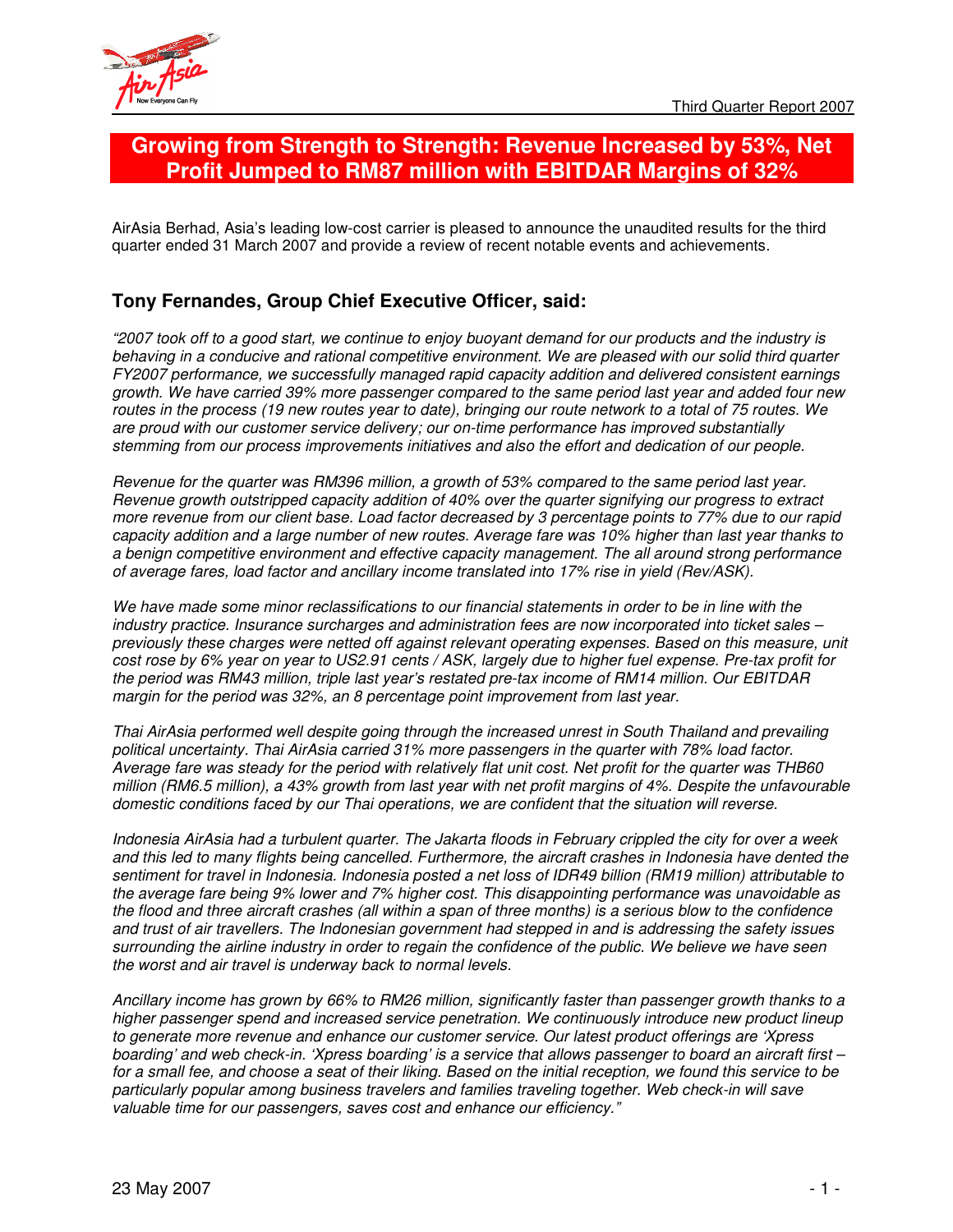

| <b>Quarter Ended: 31 Mar</b>               | Q3 2007 | Q3 2006    | $\Delta$ (%) |
|--------------------------------------------|---------|------------|--------------|
| <b>RM'000</b>                              |         | (restated) | yoy          |
|                                            |         |            |              |
| <b>Ticket Sales</b>                        | 370,256 | 242,951    | 52%          |
| Ancillary Income                           | 25,924  | 15,654     | 66%          |
| <b>Revenue</b>                             | 396,179 | 258,605    | 53%          |
|                                            |         |            |              |
| <b>EBITDAR</b>                             | 127,004 | 61,434     | 107%         |
| <b>EBIT</b>                                | 72,834  | 25,506     | 186%         |
| Pretax profit                              | 43,072  | 14,694     | 193%         |
| Net Income (including deferred tax assets) | 86,873  | 14,063     | 518%         |
|                                            |         |            |              |
| <b>EBITDAR Margin</b>                      | 32.1%   | 23.8%      | 8 ppt        |
| <b>Pretax profit Margin</b>                | 10.9%   | 5.7%       | 5 ppt        |
| <b>Net Income Margin</b>                   | 21.9%   | 5.4%       | 17 ppt       |

### **Summary of Third quarter 2007 unaudited Financial Results**

### **Summary of Third quarter 2007 Operating Results**

| <b>Quarter Ended: 31 Mar</b>  | Q3 2007   |            | $\Delta$ (%) |
|-------------------------------|-----------|------------|--------------|
|                               |           | (restated) | <b>VOV</b>   |
|                               |           |            |              |
| Passengers Carried            | 2,160,360 | 1,559,794  | 39%          |
| ASK (million)                 | 3215      | 2296       | 40%          |
| RPK (million)                 | 2461      | 1833       | 34%          |
| Average Fare (RM)             | 171       | 156        | 10%          |
| Rev / ASK (US cents)          | 3.52      | 3.02       | 17%          |
| Cost / ASK (US cents)         | 2.91      | 2.74       | 6%           |
| Cost / ASK-ex fuel (US cents) | 1.70      | 1.45       | 17%          |
| Load Factor                   | 77%       | 80%        | -3 ppt       |
| Aircraft (average)            | 27.8      | 21.6       | 29%          |
| Aircraft (end of period)      | 33        | 24         | 38%          |

### **Third quarter Review:**

Total revenue for the quarter rose by 53% to RM396 million compared to RM259 million for the same period last year. Ticket sales grew by 52% whereas ancillary income grew by 66% for the period. The increase was driven by 39% growth in passengers carried, 10% higher average fares and higher contribution from ancillary income. Load factor was 3 percentage points lower than last year as a consequence of the rapid 40% capacity addition and the underperformance of our new routes. The combination of higher fares, 8% shorter stage length and higher contribution from ancillary income delivered a 17% improvement in yields. Unit cost rose by 6% year on year principally due to higher jet fuel prices. Profit margins have improved with EBITDAR margins at 32% as compared to 24% last year. Pre-tax almost profit tripled to RM43 million with 10.9% margins.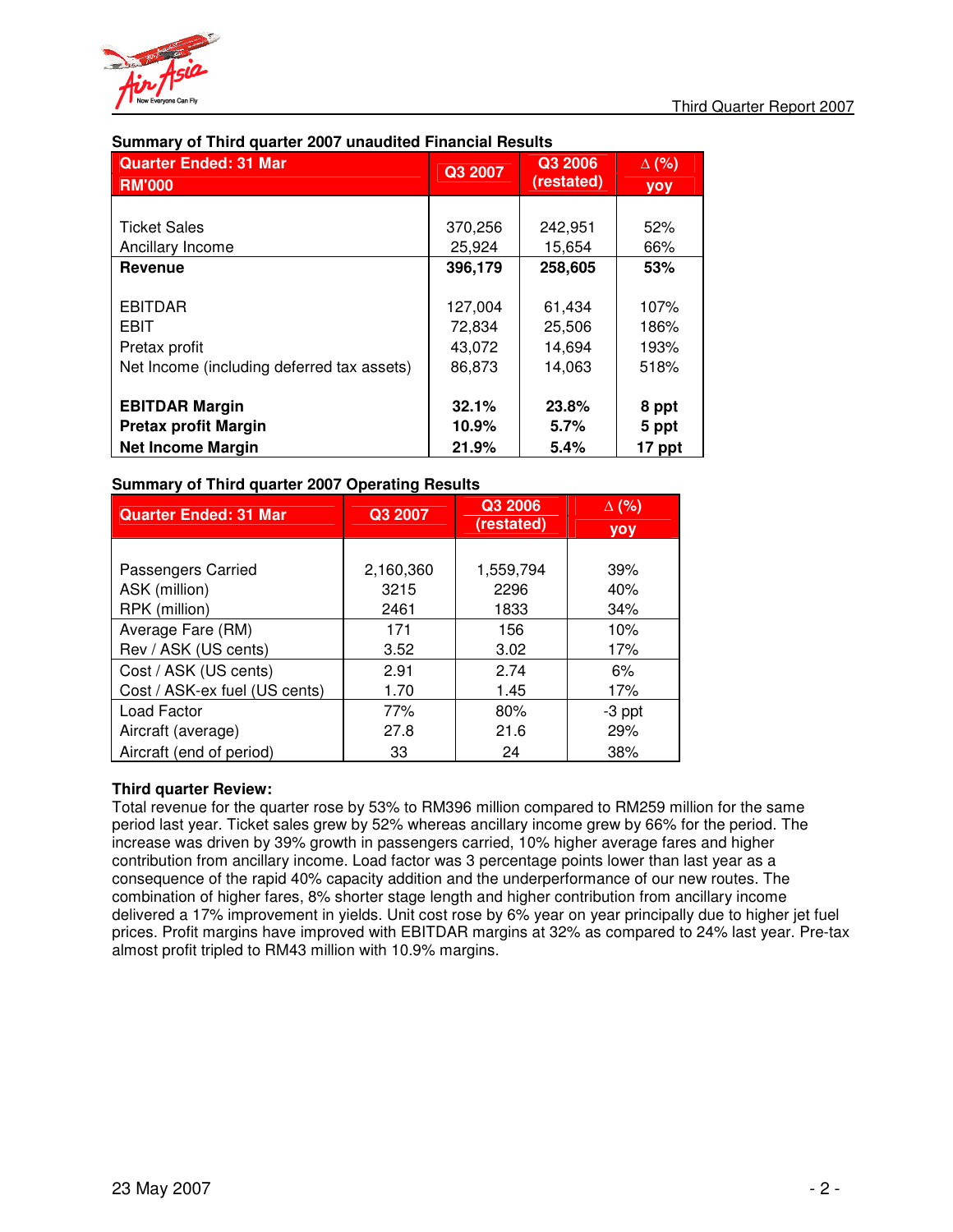

## **The quarter's key features are outlined below:-**

### *Unit Cost – consistent with industry practices*

In accordance with current industry practices, we have made some minor reclassification to our financial statements. We now incorporate insurance surcharges and administration fees into average fare – previously it was netted off against operating expenses. Our unit cost rose by 6% to US2.91cents / ASK as compared to the same period last year due to higher jet fuel prices. The Airbus A320 aircraft has helped to partially offset some impact of higher fuel prices, the impact will be more distinct as we induct more Airbus A320 aircraft into our fleet.

### *Thai AirAsia – resilient performance in the face of tough challenge*

Thai AirAsia posted a net profit of THB60 million (RM6.5 million), our share of profit for the quarter is RM3.0 million. This is a 43% growth from the same period last year. This was below our expectation, but understandable given the continuing unrest in South of Thailand and political uncertainty in the country. The unfavourable domestic climate has dampened the number of tourist arrivals and consequentially robbed us of our highest yielding passengers. The underlying demand remains positive as we carried 31% more passengers with 78% load factor and steady average fares. Profit margins remained flat with 4% net income margins.

### *Indonesia AirAsia – Jakarta floods*

Indonesia AirAsia posted a net loss of IDR49 billion (RM19 million), our share of losses for the quarter is RM9.3 million. The Jakarta floods in February had severely impacted our operations, we had to cancel many flights and offer compensation on those flights. Furthermore, the multiple aircraft crashes in the period restrained the people's confidence and trust for air travel. Our average fare was 9% lower and unit cost rose by 7%.

### *AT&T Williams Formula 1 sponsorship – leveraging our brand to new heights*

AirAsia is now an official sponsor for AT&T Williams Formula 1 team. Our branding presence will feature prominently in every race of the 2007 racing season. This is a major milestone for the Group as it portrays our brand globally and appeal to Formula 1 viewers.. We are confident that quite a number of the race viewers will use our services to get around the region.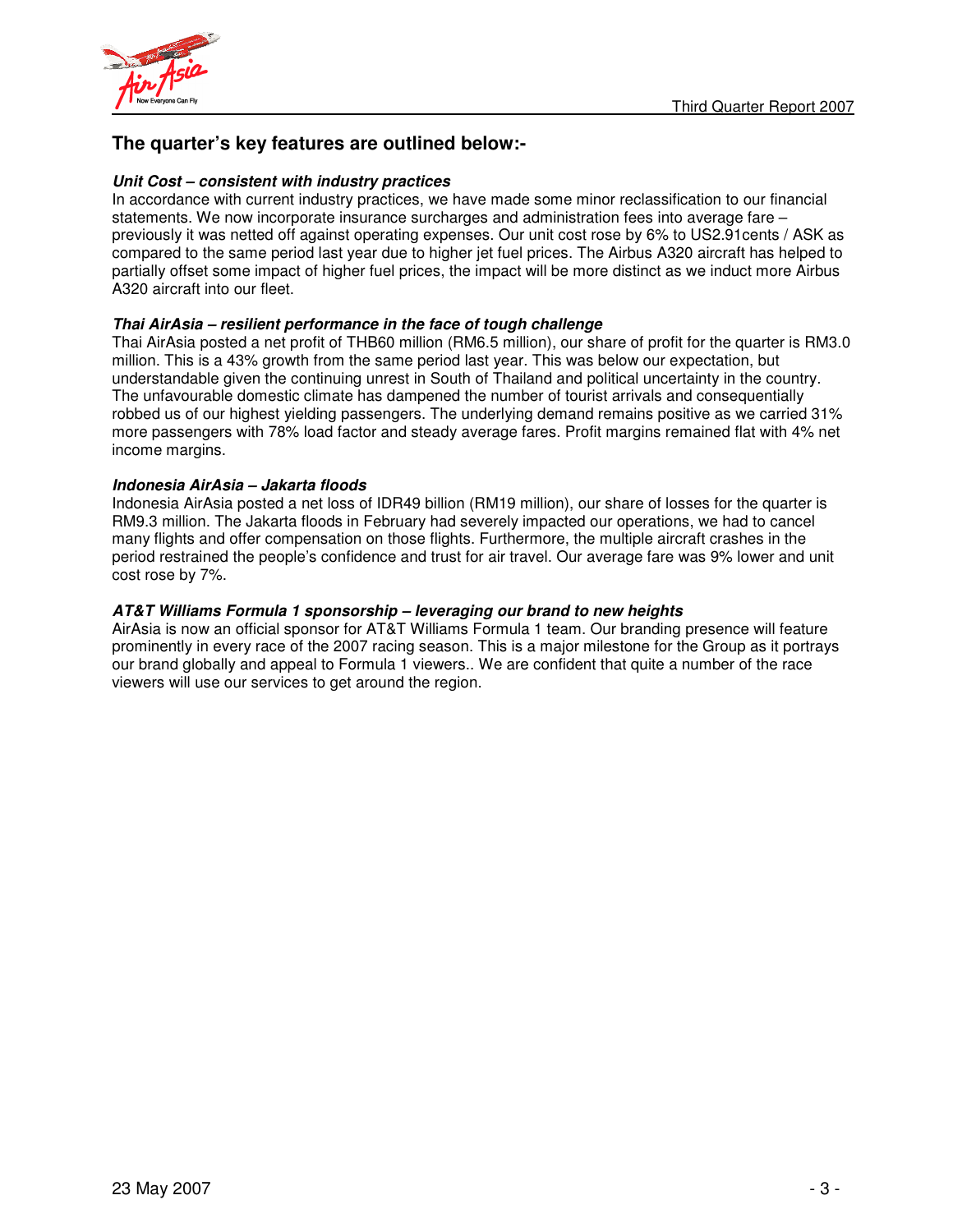

| 9-months Ended: 31 Mar<br><b>RM '000</b> | 9mth 2007 | 9mth 2006<br>(restated) | <b>9mth-07</b><br><b>VS</b><br>9mth-06 |
|------------------------------------------|-----------|-------------------------|----------------------------------------|
|                                          |           |                         |                                        |
| <b>Ticket Sales</b>                      | 1,093,389 | 697,902                 | 57%                                    |
| Ancillary Income                         | 77,719    | 46,481                  | 67%                                    |
| Revenue                                  | 1,171,108 | 744,383                 | 57%                                    |
|                                          |           |                         |                                        |
| <b>EBITDAR</b>                           | 374,322   | 180,727                 | 107%                                   |
| <b>EBIT</b>                              | 206,215   | 81,577                  | 153%                                   |
| Pretax profit                            | 148,106   | 75,477                  | 96%                                    |
| Net Income (including deferred tax       |           |                         |                                        |
| assets)                                  | 313,430   | 73,970                  | 324%                                   |
|                                          |           |                         |                                        |
| <b>EBITDAR Margin</b>                    | 32%       | 24%                     | 8 ppt                                  |
| Pretax profit Margin                     | 13%       | 10%                     | 3 ppt                                  |
| Net Income Margin                        | 27%       | 10%                     | 17 ppt                                 |

### **Summary of 9-months 2007 unaudited Financial Results**

### **Summary of 9-months 2007 Operating Results**

| 9-months Ended: 31 Mar        | 9mth 2007 | 9mth 2006<br>(restated) | 9mth-07:<br>9mth-06 |
|-------------------------------|-----------|-------------------------|---------------------|
|                               |           |                         |                     |
| Passengers Carried            | 6,378,386 | 4,096,281               | 56%                 |
| ASK (million)                 | 8,989     | 6,258                   | 44%                 |
| RPK (million)                 | 7,118     | 4,723                   | 51%                 |
| Average Fare (RM)             | 171       | 170                     | $1\%$               |
| Rev / ASK (US cents)          | 3.77      | 3.16                    | 19%                 |
| Cost / ASK (US cents)         | 2.94      | 2.83                    | 4%                  |
| Cost / ASK-ex fuel (US cents) | 1.50      | 1.53                    | $-2\%$              |
| Load Factor                   | 79%       | 75%                     | 4 ppt               |
| Aircraft (average)            | 26.6      | 20.0                    | 33%                 |

### **9-months Review:**

The aggregate revenue for the first half rose by 57% to RM1,171 million as compared to RM744 million for the same period last year. Ticket sales grew by 57% whereas ancillary income grew by 67% over the period. Passenger volumes grew by 56% and load factor increased by 4 percentage point to 79%. Average fares was 1% higher for the period and yields improved by 19% due to the higher load factor, lower stage length and better contribution from ancillary income. Cost / ASK is up 4% year to date and cost excluding fuel has improved by 2%. Profitability has improved with the increased scale, EBITDAR has more than doubled to RM374 million and pretax profit grew by 96% to RM148 million.